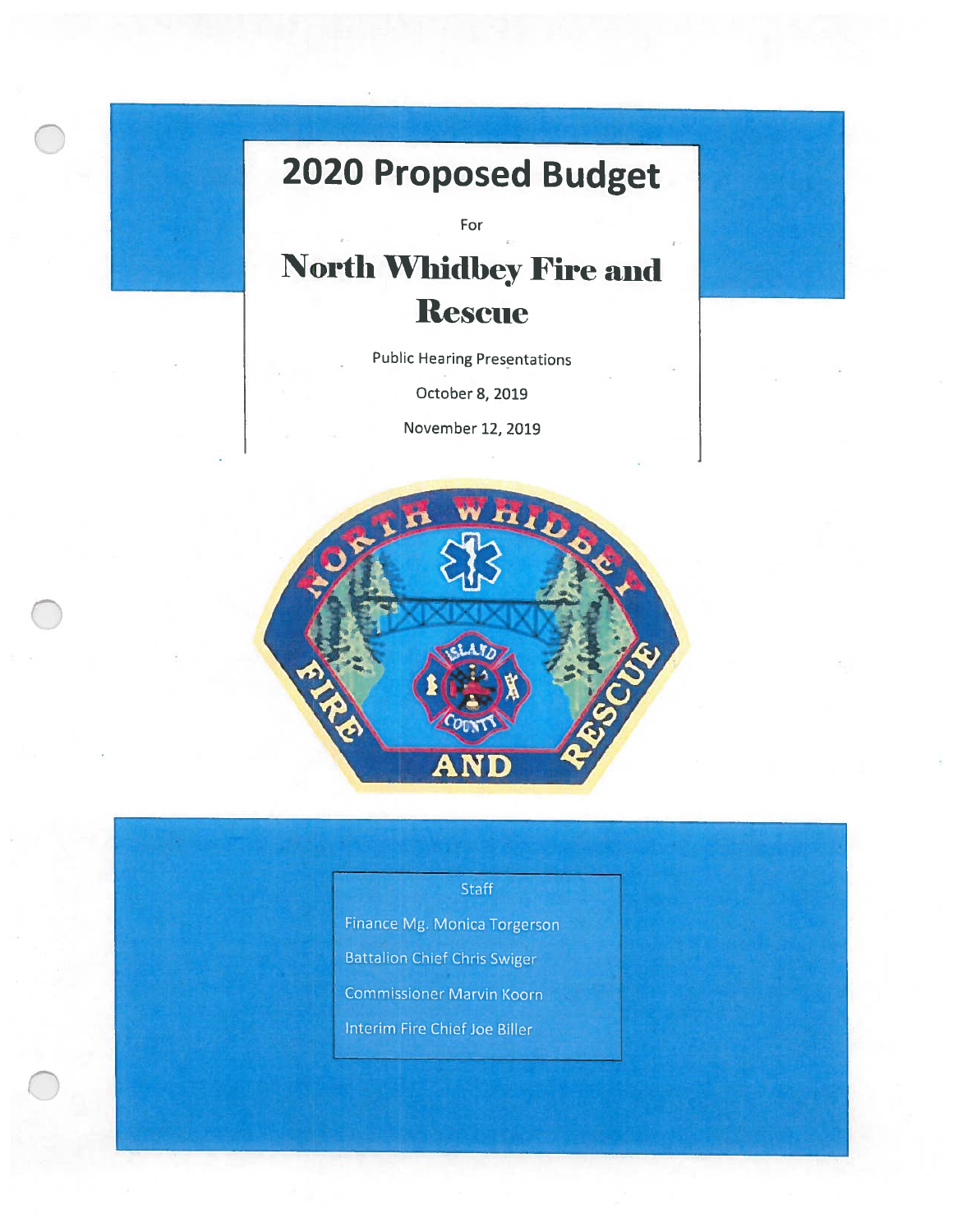## Proposed Budget

| <b>Account</b> | <b>Description</b>                                  | Proposed     | Page 1                          |                         |
|----------------|-----------------------------------------------------|--------------|---------------------------------|-------------------------|
|                | <b>General Fund</b>                                 |              |                                 |                         |
| 308 80 00 001  | <b>Cash and Investments Unreserved</b>              | 2,000,000.00 |                                 | 1                       |
| 311 10 00 001  | <b>Property Tax</b>                                 | 1,700,000.00 |                                 | $\overline{\mathbf{2}}$ |
| 334 04 90 000  | <b>State Grant DOH</b>                              | 1,250.00     |                                 | 3                       |
| 337 20 00 000  | <b>Leasehold Excise Tax</b>                         |              | ÷.<br>N/A                       | 4                       |
| 337 40 00 000  | <b>Timber Excise Tax</b>                            |              | N/A                             | 5                       |
| 341 70 00 000  | <b>Sales of Merchandise</b>                         |              | N/A                             | 6                       |
| 342 21 01 000  | <b>Fire Protection EMS Services</b>                 |              | N/A                             | $\overline{7}$          |
| 342 21 02 000  | <b>Parks Contract</b>                               |              | N/A                             | 8                       |
| 342 21 03 000  | WSP Wildland                                        |              |                                 | 9                       |
| 342 21 04 000  | <b>WGH BLS Contract</b>                             |              | 500,000.00 Contract increase    | 10                      |
| 342 21 05 000  | <b>Wildland External Training</b>                   |              |                                 | 11                      |
| 342 40 00 000  | Fire Insp IS CO contract                            | 1,500.00     |                                 | 12                      |
| 361 10 01 001  | <b>Investment Interest</b>                          | 50,000.00    |                                 | 13                      |
| 361 10 02 001  | <b>Other Interest Earnings</b>                      |              | N/A                             | 14                      |
| 362 40 00 000  | <b>Building Use Short Term rent</b>                 |              | N/A                             | 15                      |
| 362 50 00 000  | <b>Building Use Long Term Rent</b>                  | 52,000.00    |                                 | 16                      |
| 362 90 00 000  | <b>Other Rentals and Lease Charges</b>              |              | 3,500.00 Chicago Title Electric | 17                      |
| 367 00 00 000  | <b>Contributions/Donations</b>                      |              | N/A                             | 18                      |
| 369 10 00 000  | Sale of Scrap and Junk                              |              |                                 | 19                      |
| 369 40 01 000  | <b>Judgements and Settlements</b>                   |              |                                 | 20                      |
| 369 40 02 000  | <b>EF Recovery</b>                                  | 10,000.00    |                                 | 21                      |
| 369 90 00 000  | <b>Other Miscellaneous Revenue</b>                  |              | N/A                             | 22                      |
| 369 91 00 000  | <b>Reimbursements</b>                               |              | N/A                             | 23                      |
| 386 00 00 000  | <b>Agency Type Deposits</b>                         | 100          |                                 | 24                      |
| 388 10 00 000  | <b>Prior Period Adjustment</b>                      |              |                                 | 25                      |
|                | <b>Revenue</b>                                      | 4,318,350.00 |                                 | 26                      |
|                |                                                     |              |                                 | 27                      |
| 395 10 00 000  | <b>Sales of Capital Assets</b>                      | 500          |                                 | 28                      |
| 395 20 00 000  | <b>Insurance Claims Capital</b>                     |              |                                 | 29                      |
| 398 00 00 000  | <b>Insurance Claims Non Capital</b>                 |              |                                 | 30                      |
|                | <b>Sales Of Capital Assets</b>                      | 500          |                                 | 31                      |
|                | <b>Total Revenue without Cash and Investments</b>   | 2,318,815.00 |                                 | 32                      |
|                | <b>Total Revenue including Cash and Investments</b> | 4,318,850.00 |                                 | 33                      |
|                |                                                     |              |                                 |                         |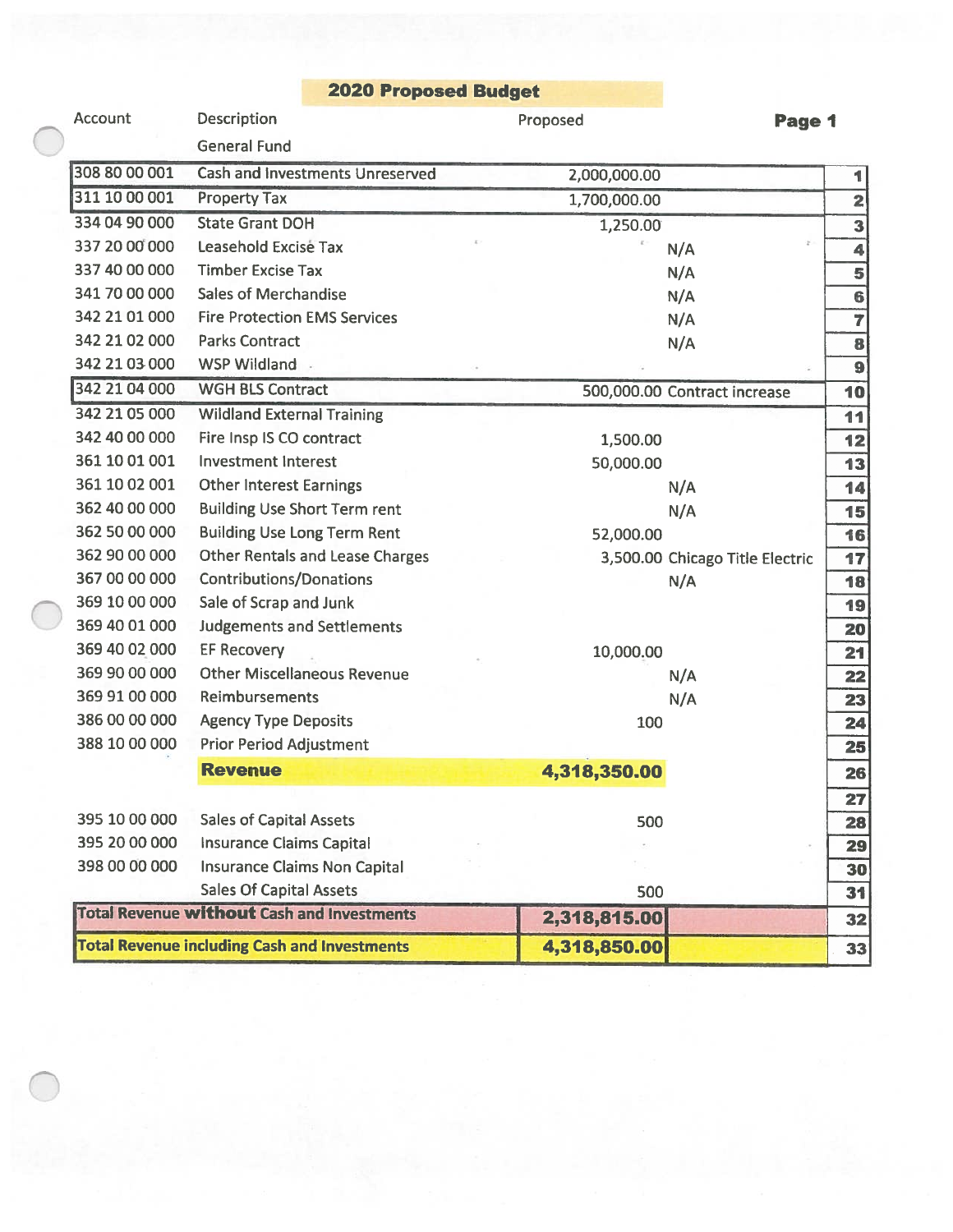|               | <b>2020 Proposed Budget</b>       |                                  |        |    |
|---------------|-----------------------------------|----------------------------------|--------|----|
| Account       | <b>Description</b>                | Proposed                         | Page 2 |    |
|               | <b>General Fund</b>               |                                  |        |    |
| 522 10 10 005 | <b>Temp Office Help</b>           | 20,000.00                        |        | 34 |
| 522 10 21 002 | <b>Deferred Comp</b>              | 5,000.00                         |        | 35 |
| 522 10 23 001 | <b>Admin Unemployment</b>         | 200                              | ¥.     | 36 |
| 522 10 26 001 | <b>Admin Social Security</b>      | 7,200.00                         |        | 37 |
| 522 20 25 001 | <b>Ops Medicare</b>               |                                  |        | 38 |
| 522 45 20 001 | <b>Training L&amp;I</b>           |                                  |        | 39 |
| 522 45 23 001 | <b>Training Unemployment</b>      |                                  |        | 40 |
| 522 45 25 001 | <b>Training Medicare</b>          |                                  |        | 41 |
| 522 45 26 001 | <b>Training Social Security</b>   |                                  |        | 42 |
| 522 50 23 001 | <b>Maint Unemployment</b>         |                                  |        | 43 |
| 522 50 25 001 | <b>Maint Medicare</b>             |                                  |        | 44 |
| 522 50 26 001 | <b>Maint Social Security</b>      |                                  |        | 45 |
| 522 10 10 001 | Admin Salaries-Act. Admin Manager | 60,000.00                        |        | 46 |
| 522 10 10 003 | <b>Admin Salaries-Office Asst</b> | 35,000.00                        |        | 47 |
| 522 10 10 004 | Commissioner                      | 15,000.00                        |        | 48 |
| 522 20 10 001 | Chief                             | 105,000.00 Increase              |        | 49 |
| 522 20 10 002 | <b>Deputy Chief</b>               | 95,000.00                        |        | 50 |
| 522 20 10 003 | <b>Battalion Chief OPS</b>        | 85,000.00 Increase               |        | 51 |
| 522 20 10 005 | <b>Duty Crew Officer</b>          | 139,000.00 Increase higher wages |        | 52 |
| 522 20 10 006 | <b>Duty Crew Premium</b>          | 197,000.00 Increase higher wages |        | 53 |
| 522 20 10 007 | <b>Duty Crew Regular</b>          | 177,000.00 Increase higher wages |        | 54 |
| 522 20 10 008 | <b>VOL Training</b>               | 30,000.00 Decrease               |        | 55 |
| 522 20 10 009 | <b>VOL Incidents</b>              | 25,000.00                        |        | 56 |
| 522 20 10 010 | <b>Duty Officer</b>               | 8,500.00                         |        | 57 |
| 522 20 10 011 | <b>VOL Misc</b>                   | 1,000.00                         |        | 58 |
| 522 20 10 012 | <b>VOL BLS Shift</b>              | 25,750.00                        |        | 59 |
| 522 20 10 013 | <b>Interim Chief</b>              | 24,000.00 3 months worth         |        | 60 |
| 522 45 10 000 | <b>Battalion Chief TRAINING</b>   | 40,000.00                        |        | 61 |
| 522 45 10 015 | FF/Maintence                      | 50,000.00                        |        | 62 |
|               | <b>Salaries and wages</b>         | 1,144,650.00                     |        | 63 |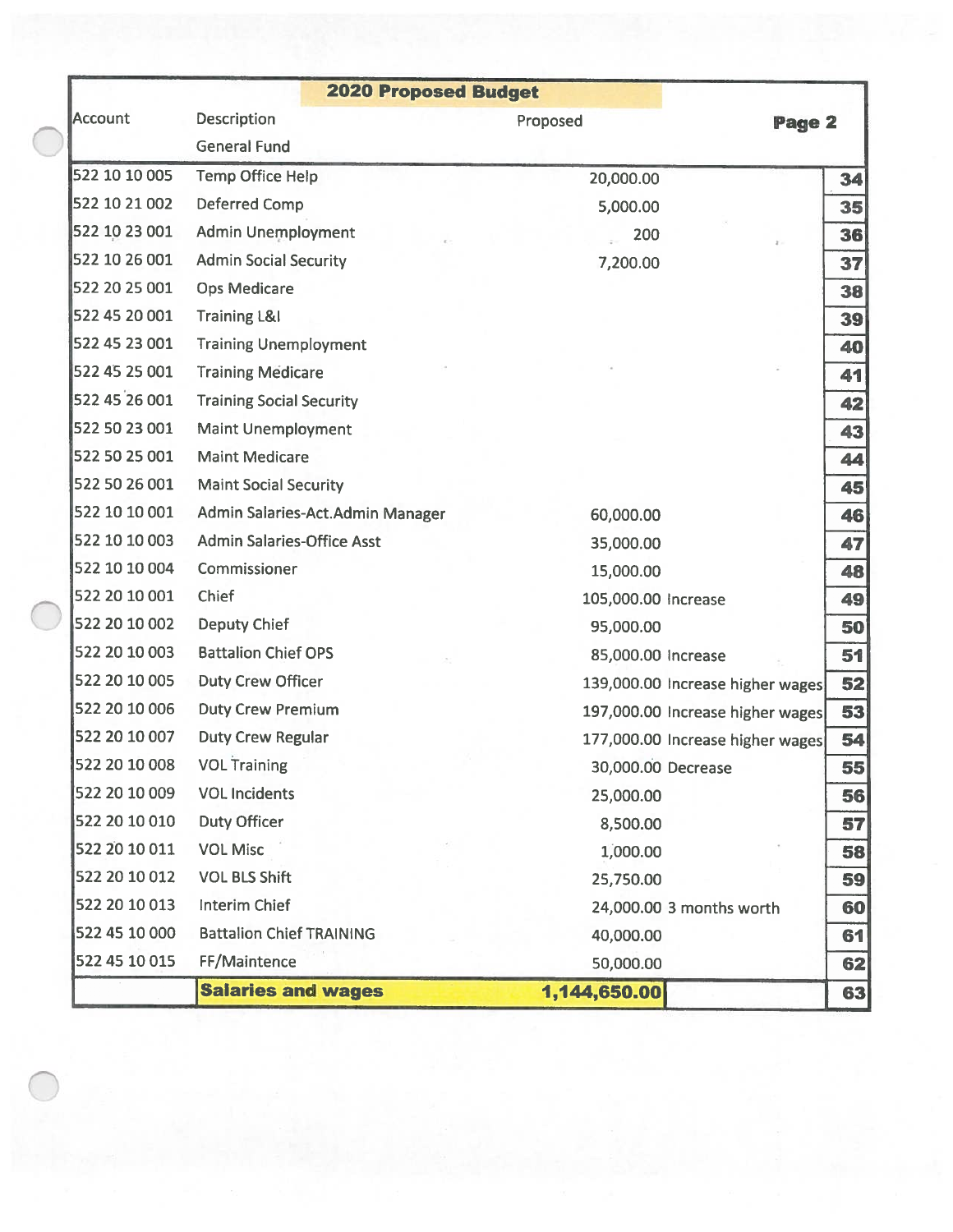|                | <b>2020 Proposed Budget</b>   |                                  |        |
|----------------|-------------------------------|----------------------------------|--------|
| <b>Account</b> | Description                   | Proposed                         | Page 3 |
|                | <b>General Fund</b>           |                                  |        |
| 522 10 20 001  | Admin L&I                     | 1,000.00                         |        |
| 522 10 21 001  | <b>Admin PERS</b>             | 13,000.00                        |        |
| 522 10 22 001  | <b>Admin Healthcare</b>       | 23,000.00                        |        |
| 522 10 24 001  | <b>EA Fund</b>                |                                  |        |
| 522 10 25 001  | Medicare                      | 15,500.00                        |        |
| 522 20 10 015  | <b>Accrual Payoff Balance</b> | 21,800.00 Payoff for employee le |        |
| 522 20 20 001  | Ops L&I                       | 75,000.00                        |        |
| 522 20 21 001  | Ops PERS/LEOFF                | 70,000.00                        |        |
| 522 20 22 001  | <b>Ops Healthcare</b>         | 46,000.00                        |        |
| 522 20 23 001  | <b>WA Unemployment</b>        | 3,000.00                         |        |
| 522 20 26 001  | <b>Ops Social Security</b>    | 35,000.00                        |        |
| 522 20 27 001  | FF Dis Ins                    | 3,000.00                         |        |
| 522 20 28 001  | FF Pen Fund                   | 4,500.00                         |        |
| 522 50 20 001  | Maint L&I                     | 1,850.00                         |        |
| 522 50 21 001  | <b>Maint PERS</b>             | 4,200.00                         |        |
| 522 50 22 001  | <b>Maint Healthcare</b>       | 12,650.00                        |        |
|                | <b>Benefits</b>               | 329,500.00                       |        |

| <b>Supplies</b> |                                       |           |                                  |    |
|-----------------|---------------------------------------|-----------|----------------------------------|----|
| 522 10 30 000   | <b>Office Supplies</b>                | 4,000.00  |                                  | 81 |
| 522 10 30 001   | <b>Commissioner Supplies</b>          | 150       |                                  | 82 |
| 522 10 30 002   | <b>Computer/IT Supplies</b>           |           | 14,000.00 Michrosoft software, B | 83 |
| 522 10 30 003   | <b>Office-Small Tools</b>             |           | 2,000.00 Chairs, desk, white boa | 84 |
| 522 10 30 004   | <b>Commissioner Small Tools</b>       |           | 100 Laptop.etc                   | 85 |
| 522 10 30 005   | <b>Computer/IT Small Tools</b>        |           | 12,000.00 Office laptop station  | 86 |
| 522 20 30 001   | Uniforms                              | 15,000.00 |                                  | 87 |
| 522 20 30 002   | <b>PPE-Bunkers Supplies</b>           |           | 3,000.00 Masks, gloves, etc      | 88 |
| 522 20 30 003   | <b>Operations Misc Supplies</b>       |           | 4,500.00 Window, de-icer, shipp  | 89 |
| 522 20 30 004   | <b>Operations Food purchase</b>       |           | 1,700.00 Officers meetings       | 90 |
| 522 20 30 005   | Other Non Ops - Misc.                 | 1,500.00  |                                  | 91 |
| 522 20 30 006   | <b>BLS/Medical Supplies</b>           |           | 5,000.00 EPI, gloucose, gauze,   | 92 |
| 522 20 30 007   | <b>Fire Suppression-Wildland Fuel</b> | 500       |                                  | 93 |
| 522 20 30 008   | <b>Gasoline Fuel</b>                  | 18,000.00 |                                  | 94 |
| 522 20 30 009   | <b>Diesel Fuel</b>                    | 18,000.00 |                                  | 95 |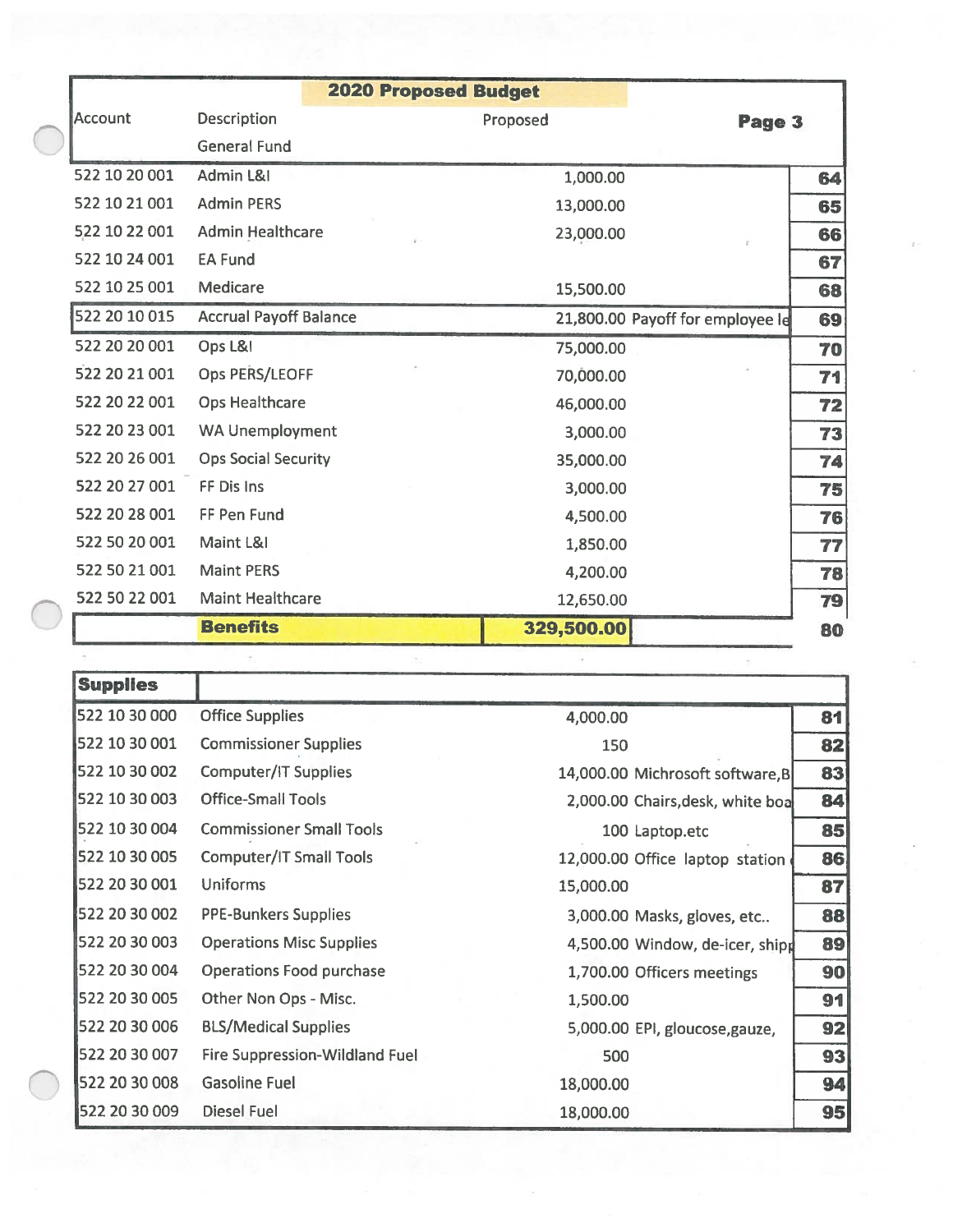|                       |                                            | <b>2020 Proposed Budget</b> |                                            |
|-----------------------|--------------------------------------------|-----------------------------|--------------------------------------------|
| <b>Account</b>        | <b>Description</b>                         | Proposed                    | Page 4                                     |
| <b>Supplies cont.</b> |                                            |                             |                                            |
| 522 20 30 010         | Purchases to be reimbursed                 | 3,000.00                    | 96                                         |
| 522 20 30 011         | <b>Operations Misc Equip - Small Tools</b> | 19,000.00                   | 97                                         |
| 522 20 30 012         | <b>Equipment BLS/Medical - Small Tools</b> |                             | 98<br>6,000.00 BP, cuffs, stethescope,     |
| 522 30 30 001         | <b>Public Education Supplies</b>           | 11,500.00                   | 99                                         |
| 522 30 30 002         | Fire Inpsection supplies                   | 500                         | 100                                        |
| 522 40 30 000         | <b>Propane Fuel Training</b>               | 1,500.00                    | 101                                        |
| 522 41 30 001         | <b>External Training Supplies</b>          |                             | 102                                        |
| 522 41 30 002         | <b>External Training MIsc.</b>             |                             | 103                                        |
| 522 45 30 001         | <b>Training Employees Supplies</b>         |                             | 104<br>6,000.00 Books, live fire,          |
| 522 45 30 002         | <b>Training Employee Equipment</b>         |                             | 105<br>5,000.00 Adult airway trainer, si   |
| 522 50 30 001         | <b>Station Supplies</b>                    |                             | 106<br>3,500.00 Consumables, bults etc     |
| 522 50 30 002         | <b>Station Maintenance Supplies</b>        |                             | 107<br>5,000.00 Brooms, hoses, paint       |
| 522 50 30 003         | <b>Stations Propane Fuel</b>               | 19,000.00                   | 108                                        |
| 522 50 30 004         | <b>Stations Small Tools</b>                |                             | 109<br>8,000.00 Cabinets, Refridgerato     |
| 522 50 30 005         | <b>Station Maintenance Equipment</b>       |                             | 110<br>1,200.00 Pressure washer, etc       |
| 522 60 30 001         | <b>Equipment Maint/Repair Supplies</b>     |                             | 111<br>3,700.00 Batteries, Chargers, Filt  |
| 522 60 30 002         | <b>Vehicle Repair/Maint Supplies</b>       |                             | 112<br>3,500.00 Wipes, air filter, oil can |
| 522 60 30 003         | <b>PPE-Bunkers</b>                         |                             | 113<br>10,000.00 Bunker Coat, paints, bd   |
| 522 60 30 004         | <b>Vehicles Small Tools</b>                |                             | 114<br>10,000.00 Fire ext, ext cord etc    |
| 522 60 30 005         | <b>MSAR Exposure Suits</b>                 | 3,000.00                    | 115                                        |
| 522 60 30 006         | <b>MSAR Consumables</b>                    | 1,000.00                    | 116                                        |
| 522 60 30 007         | <b>MSAR Small Tool</b>                     | 2,000.00                    | 117                                        |
|                       | <b>Supplies</b>                            | 221,850.00                  | 118                                        |
|                       |                                            |                             |                                            |
| <b>SERVICES</b>       |                                            |                             |                                            |
| 522 10 40 001         | <b>Admin Professional Svcs</b>             |                             | 119<br>3,000.00 Annual Drivers abstrad     |
| 522 10 40 002         | <b>Legal Professional Svcs</b>             | 5,000.00                    | 120                                        |
| 522 10 40 003         | <b>Advertising</b>                         |                             | 121<br>7,000.00 Whibdey News. job, ve      |
| 522 10 40 004         | <b>Computer/IT Prof Svcs</b>               |                             | 16,000.00 Computer repairs<br>122          |
| 522 10 40 005         | <b>Investment Service fee</b>              | 700                         | 123                                        |
| 522 10 40 007         | Admin/Ops Postage & Shipping               |                             | 124<br>8,000.00 Flyers, UPS fees, stamp    |
| 522 10 40 008         | <b>Commissioners Communications</b>        |                             | Cells phones,<br>125                       |
| 522 10 40 009         | <b>Office Travel/Per Diem</b>              |                             | 1,000.00 BIAS Conference<br>126            |
| 522 10 40 010         | <b>Commissioners Travel/Per Diem</b>       |                             | 127<br>5,000.00 Snure seminar, WFCA        |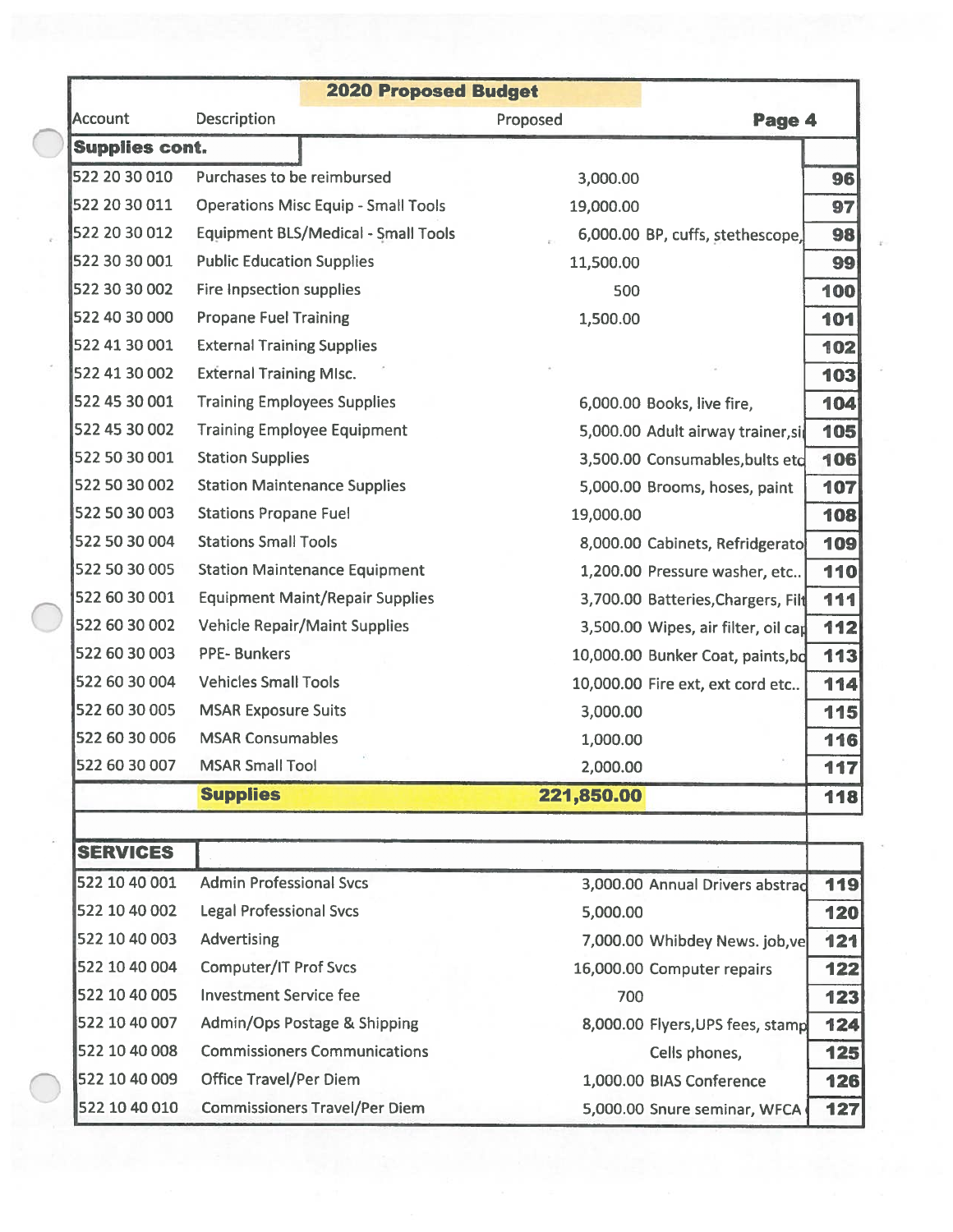|                 | <b>2020 Proposed Budget</b>                      |           |                                   |     |
|-----------------|--------------------------------------------------|-----------|-----------------------------------|-----|
| Account         | <b>Description</b>                               | Proposed  | Page 5                            |     |
| <b>SERVICES</b> | <b>General Fund</b>                              |           |                                   |     |
| 522 10 40 011   | <b>Property Tax</b>                              | 500       |                                   | 128 |
| 522 10 40 012   | <b>Personal Bonds/Liability</b>                  | 20,000.00 |                                   | 129 |
| 522 10 40 013   | <b>Admin Repairs/Maint</b>                       |           |                                   | 130 |
| 522 10 40 014   | <b>Admin Dues/Memberships</b>                    |           | 300 Costo, Notary, WNT            | 131 |
| 522 10 40 015   | <b>Office Tuition/Registrations</b>              |           | 500 BIAS Conference, class        | 132 |
| 522 10 40 016   | <b>Admin Miscellaneous</b>                       |           |                                   | 133 |
| 522 10 40 017   | <b>Commissioners Misc Exp</b>                    |           | 3,000.00 Badge, Coat, Polo        | 134 |
| 522 10 40 018   | <b>Commissioners Dues/Memberships</b>            |           | 3,000.00 Annual membership        | 135 |
| 522 10 49 000   | <b>Firefighter Appreciation</b>                  |           | 8,000.00 Appriciation Dinner      | 136 |
| 522 20 40 001   | <b>Operations Professional Svcs</b>              |           | 7,500.00 SCBA, flow test          | 137 |
| 522 20 40 002   | <b>Medical Professional Svcs</b>                 |           |                                   | 138 |
| 522 20 40 003   | <b>Operations Telephones/Internet</b>            |           | 36,000.00 Cell Phones, station ph | 139 |
| 522 20 40 006   | <b>Fire SuppTravel-Wildland</b>                  |           |                                   | 140 |
| 522 20 40 007   | <b>Operations Travel</b>                         | 500       |                                   | 141 |
| 522 20 40 008   | <b>Medical Training/Travel</b>                   |           |                                   | 142 |
| 522 20 40 009   | <b>Employee Moving Expenses</b>                  |           |                                   | 143 |
| 522 20 40 010   | <b>Accident &amp; Sickness Ins</b>               | 5,400.00  |                                   | 144 |
| 522 20 40 011   | <b>Operations Dues/Memberships</b>               | 5,000.00  |                                   | 145 |
| 522 20 40 012   | <b>Operations Misc Exp</b>                       | 5,000.00  |                                   | 146 |
| 522 41 41 000   | <b>External Party Training - Prof Svcs</b>       |           |                                   | 147 |
| 522 45 40 000   | <b>Training Employee - Professional Svcs</b>     |           | 5,000.00 Ropes certificates, ect  | 148 |
| 522 45 40 001   | <b>Training Employee - Travel (Outside Clast</b> |           | 14,000.00 Flights, hotel, perdiem | 149 |
| 522 45 40 002   | <b>Training Employee - Registration (Outsid</b>  |           | 25,000.00 Class Registration      | 150 |
| 522 45 40 003   | <b>BLS-Medical Misc/Training</b>                 |           | 500 BLS cards fro renewal         | 151 |
| 522 50 40 001   | <b>Stations Professional Svcs</b>                |           | 19,000.00 Pest control, HVAC ma   | 152 |
| 522 50 40 002   | <b>Facilities Rentals/Leases</b>                 |           | <b>Building use</b>               | 153 |
| 522 50 40 003   | <b>Facilities Insurance</b>                      | 23,000.00 |                                   | 154 |
| 522 50 40 004   | <b>Insured Expense-Reimbursed</b>                |           |                                   | 155 |
| 522 50 40 005   | Utility-Electricity                              |           | 27,000.00 electrict bill          | 156 |
| 522 50 40 006   | <b>Utility-Natural Gas</b>                       |           | 3,000.00 Natual gas               | 157 |
| 522 50 40 007   | <b>Utility-Waste Disposal</b>                    |           | 4,250.00 Waste disposal           | 158 |

 $\bar{x}$ 

 $\frac{\pi}{2}$ 

 $\bar{\mathbf{S}}$ 

 $\bar{\nu}$ 

 $\bigcirc$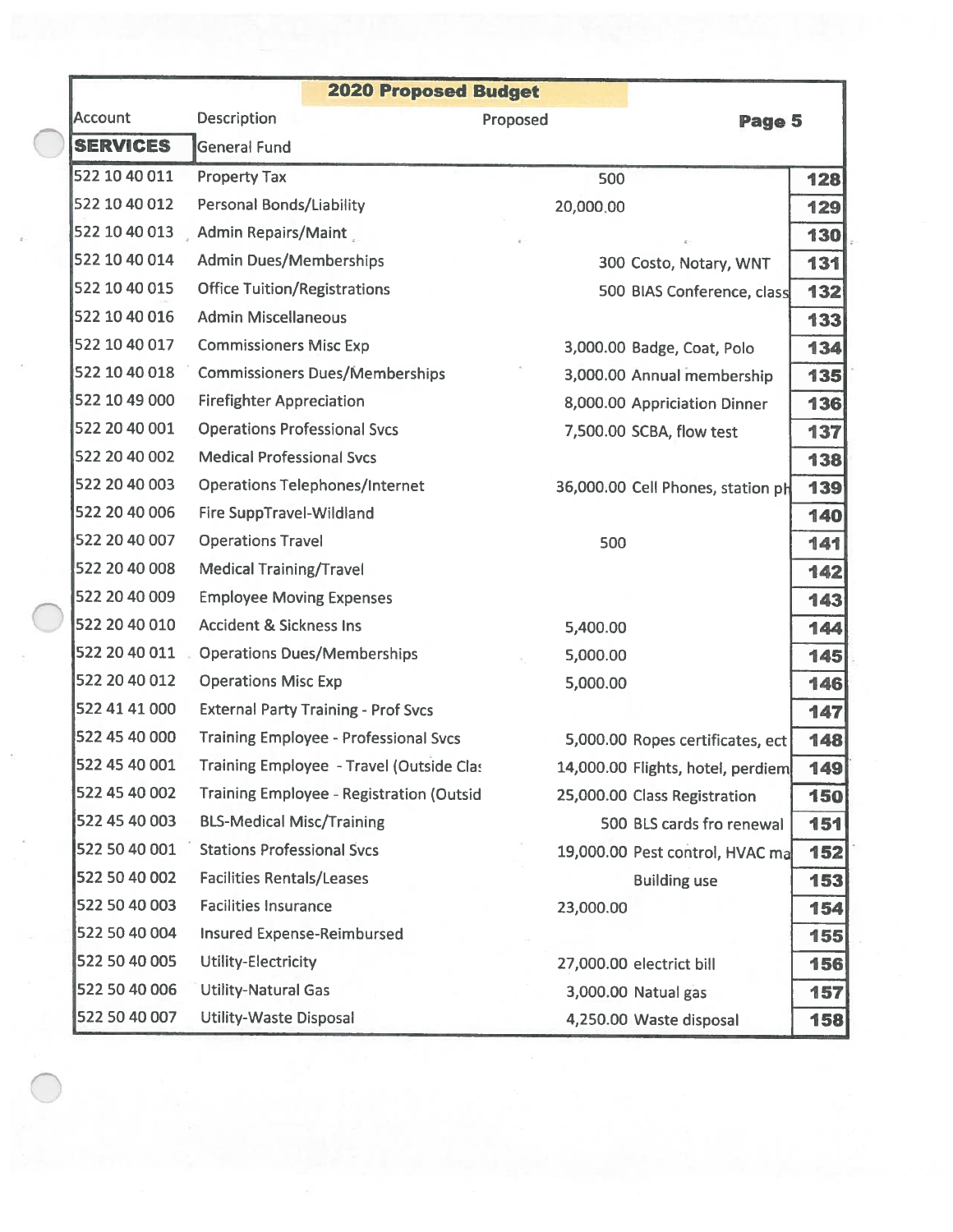|                 | <b>2020 Proposed Budget</b>          |                |                                          |
|-----------------|--------------------------------------|----------------|------------------------------------------|
| <b>Account</b>  | <b>Description</b>                   | Proposed       | Page 6                                   |
| <b>SERVICES</b> | <b>General Fund</b>                  |                |                                          |
| 522 50 40 008   | <b>Utility-Water</b>                 | 1,500.00 Water | 159                                      |
| 522 50 40 009   | <b>Utility-Sewer</b>                 | 5,500.00 Sewer | 160                                      |
| 522 50 40 010   | <b>Stations Repair/Maintenance</b>   |                | 161<br>30,000.00 HVAC, Elevator, Septic. |
| 522 60 40 000   | <b>Vehicles Professional Sycs</b>    |                | 162<br>75,000.00 Towing, vehicle repairs |
| 522 60 40 001   | <b>Vehicle Liability Insurance</b>   | 18,800.00      | 163                                      |
| 522 60 40 002   | <b>PPE Repairs/Maintenance</b>       | 4,000.00       | 164                                      |
| 522 60 40 003   | <b>Vehicles Repair/Maintenance</b>   | 20,000.00      | 165                                      |
| 522 60 40 004   | <b>Pagers/Radios Repairs/Maint</b>   | 2,500.00       | 166                                      |
| 522 60 40 005   | <b>Equipment Repairs/Maintenance</b> |                | 167<br>3,800.00 Fire Extinguishers, SCI  |
| 522 60 40 006   | <b>Misc Operations Repairs/Maint</b> |                | 168<br>500 Gas cans etc.                 |
| 522 60 40 007   | <b>Uniforms Repairs/Maintenance</b>  |                | 169                                      |
| 522 60 40 008   | <b>BLS-Medical Repairs/Maint</b>     |                | 170                                      |
|                 | <b>Services</b>                      | 422,750.00     | 171                                      |
|                 |                                      |                |                                          |
| 522 10 50 001   | Election                             | 16,000.00      | 172                                      |
| 522 10 50 002   | <b>Audit</b>                         | 5,000.00       | 173                                      |
| 522 10 50 003   | <b>Other Government Svcs</b>         | 600            | 174                                      |
| 522 20 50 000   | <b>Dispatch</b>                      | 70,000.00      | 175                                      |
|                 | <b>Intergovernmental</b>             | 91,600.00      | 176                                      |
|                 | <b>Total Fire Control</b>            | 2,210,350.00   | 177                                      |

| <b>Non Expenditures</b> |                                  |          |     |
|-------------------------|----------------------------------|----------|-----|
| 588 10 00 000           | <b>Prior Period Adjustment</b>   |          |     |
| 589 90 00 001           | <b>Petty Cash Clearing</b>       |          |     |
| 589 90 00 999           | <b>Payroll Clearing</b>          |          |     |
| 589 40 40 000           | <b>Agency Type Disbursements</b> | 5,000.00 |     |
|                         | <b>Non Expeditures</b>           | 5,000.00 | 178 |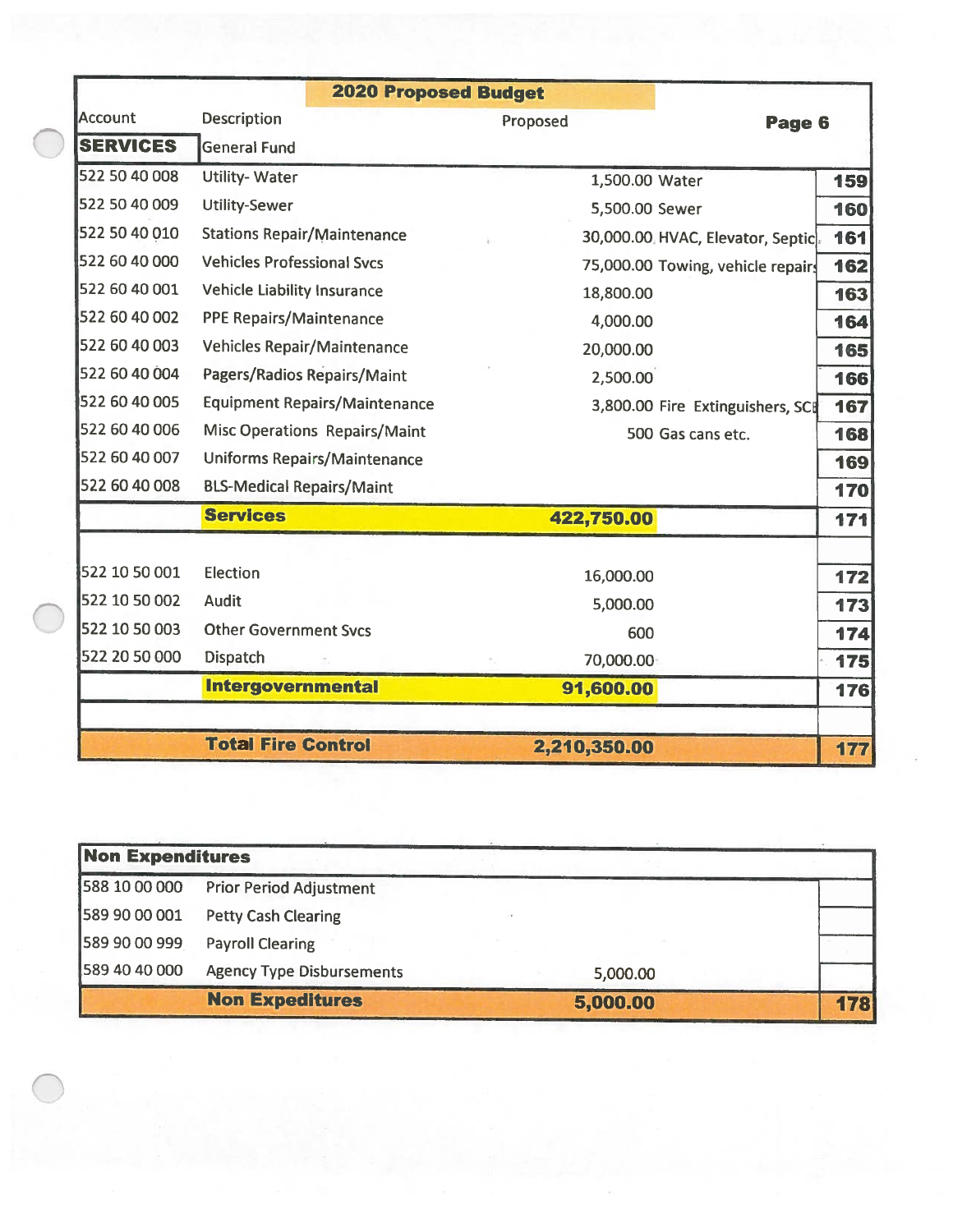|                | <b>2020 Proposed Budget</b>              |              |        |
|----------------|------------------------------------------|--------------|--------|
| <b>Account</b> | Description                              | Proposed     | Page 7 |
|                | <b>General Fund</b>                      |              |        |
|                | <b>Capital Expenditures</b>              |              |        |
| 594 22 60 000  | <b>Capital Lease</b>                     | 6,000.00     | 179    |
| 594 22 60 001  | <b>Capital Land Acquisition</b>          |              | 180    |
| 594 22 60 002  | Capital Bldgs/Structures Repair/Upgrade  | 115,000.00   | 181    |
| 594 22 60 003  | Capital Building Projects New/Remodel    | 278,886.00   | 182    |
| 594 22 60 004  | <b>Capital Vehicles</b>                  | 283,000.00   | 183    |
| 594 22 60 005  | <b>Capital Grounds Improvements</b>      | 70,000.00    | 184    |
| 594 22 60 006  | Capital Miscellaneous Equipment          | 107,236.66   | 185    |
| 594 22 60 007  | <b>Capitalized Services</b>              | 15,000.00    | 186    |
| 594 22 60 008  | Capital Computer/IT Capital Asset        | 15,000.00    | 187    |
| 594 22 60 009  | <b>Capital Potential Vehicle Lease</b>   |              | 188    |
|                | <b>Capital Expenditures</b>              | 890,122.66   | 189    |
| 508 10 00 000  | <b>Operations Reserved</b>               | 463,377.34   | 190    |
|                | <b>Operations Bridgeover</b>             | 750,000.00   | 191    |
| 508 10 00 000  | <b>Total Operations Reserved</b>         | 1,213,377.34 | 192    |
|                |                                          |              | 193    |
|                |                                          |              | 194    |
|                | <b>Total Capital Reserve Fund Monies</b> | 2,103,500.00 | 195    |